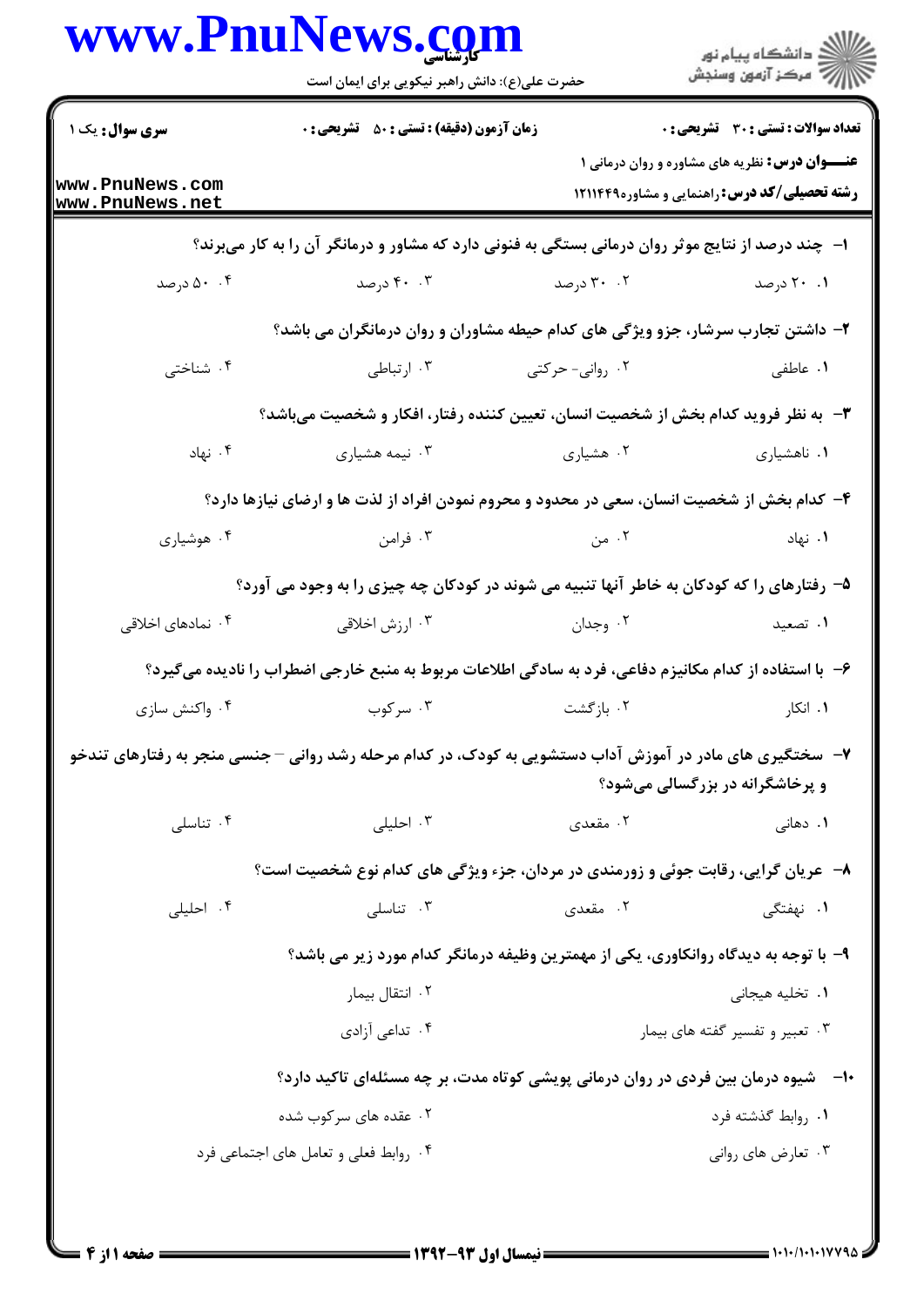|                                    | حضرت علی(ع): دانش راهبر نیکویی برای ایمان است                              |                                                                                                                     | ڪ دانشڪاه پيام نور<br>//> مرڪز آزمون وسنڊش                                                                   |  |
|------------------------------------|----------------------------------------------------------------------------|---------------------------------------------------------------------------------------------------------------------|--------------------------------------------------------------------------------------------------------------|--|
| <b>سری سوال : ۱ یک</b>             | <b>زمان آزمون (دقیقه) : تستی : 80 ٪ تشریحی : 0</b>                         |                                                                                                                     | <b>تعداد سوالات : تستی : 30 ٪ تشریحی : 0</b>                                                                 |  |
| www.PnuNews.com<br>www.PnuNews.net |                                                                            |                                                                                                                     | <b>عنـــوان درس:</b> نظریه های مشاوره و روان درمانی ۱<br><b>رشته تحصیلی/کد درس:</b> راهنمایی و مشاوره۱۲۱۱۴۴۹ |  |
|                                    |                                                                            | 11– کدام روش درمانی درمانجو محور، برآمده از توسعه تعامل درمانگر و مراجع بوده و بر جریان ها و تعامل های ارتباطی آنها | تاكيد زيادي دارد؟                                                                                            |  |
| ۰۴ رویکرد شخص محور                 | ۰۳ رابطه درمانی                                                            | ۰۲ درمان غیر مستقیم                                                                                                 | ٠١ درمان شخص محور                                                                                            |  |
|                                    |                                                                            | <b>۱۲</b> - کدام مورد زیر، ابزار قدرتمندی بوده که همراه با صداقت و اهمیت دادن، به رشد شخصی درمانجو کمک می کند؟      |                                                                                                              |  |
|                                    | ۰۲ توجه مثبت نامشروط                                                       |                                                                                                                     | ۰۱ تائیدجویی درمانگر                                                                                         |  |
|                                    | ۰۴ گوش کردن همدلانه                                                        |                                                                                                                     | ۰۳ همخوانی درمانگر                                                                                           |  |
|                                    |                                                                            | ۱۳– کدام گزینه زیر، اولین پایه معنی درمانی به شمار می آید؟                                                          |                                                                                                              |  |
| ۰۴ هوشیاری                         | ۰۳ حل تعارضات                                                              | ۰۲ قدرت طلبي                                                                                                        | ۰۱ لذت خواهي                                                                                                 |  |
|                                    | ۱۴- روانشناسی هستی گرایی، ریشه رفتارهای انسان را در چه مفهومی جستجو میکند؟ |                                                                                                                     |                                                                                                              |  |
|                                    | ۰۲ غريزه                                                                   |                                                                                                                     | ۰۱ فرایندهای شرطی شدن                                                                                        |  |
|                                    | ۰۴ انگیزه های بیرونی                                                       |                                                                                                                     | ۰۳ خود فرد                                                                                                   |  |
|                                    |                                                                            | ۱۵– کدام جنبه از دیدگاه معنی درمانی، در زمان چالش با محیط به صورت هدف دار کسب میشود؟                                |                                                                                                              |  |
| ۰۴ منطقی                           | ۰۳ تجربی                                                                   | ۰۲ نگرشی                                                                                                            | ۰۱ خلاق                                                                                                      |  |
|                                    |                                                                            | ۱۶– کدام گزینه زیر از هدف های مهم معنی درمانی می باشد؟                                                              |                                                                                                              |  |
|                                    | ۰۲ جستجوی موفق برای معنا بخشیدن به زندگی                                   |                                                                                                                     | ٠١. برطرف كردن ناكامي وجودي                                                                                  |  |
|                                    | ۰۴ تعدیل نگرشی نسبت به دیگران                                              |                                                                                                                     | ۰۳ تعلیم حساسیت به دیگران                                                                                    |  |
|                                    |                                                                            | ۱۷– کدام گزینه زیر از عوامل مزاحم در ایجاد یک گشتالت کامل می باشد؟                                                  |                                                                                                              |  |
|                                    | ۰۲ بروز احساسات و عواطف                                                    |                                                                                                                     | ۰۱ خودشناسی                                                                                                  |  |
|                                    | ۰۴ انسداد نیازها                                                           |                                                                                                                     | ۰۳ هیجانات غیر منطقی                                                                                         |  |
|                                    |                                                                            | ۱۸- در کدام لایه روان آزردگی، تماس خالصانه و بدون تظاهر می باشد؟                                                    |                                                                                                              |  |
| ۰۴ درون پاشی                       | ۰۳ برون پاشي                                                               | ۰۲ بن بست                                                                                                           | ۰۱ وانمود سازی                                                                                               |  |
|                                    |                                                                            | ۱۹- کدام الگوی مرزهای تماس، به معنی پذیرش دیدگاه و نظر دیگران بدون بررسی آنها، میباشد؟                              |                                                                                                              |  |
| ۰۴ هم آميزي                        | ۰۳ طفره                                                                    | ۰۲ فرافکنی                                                                                                          | ۰۱ درون فکنی                                                                                                 |  |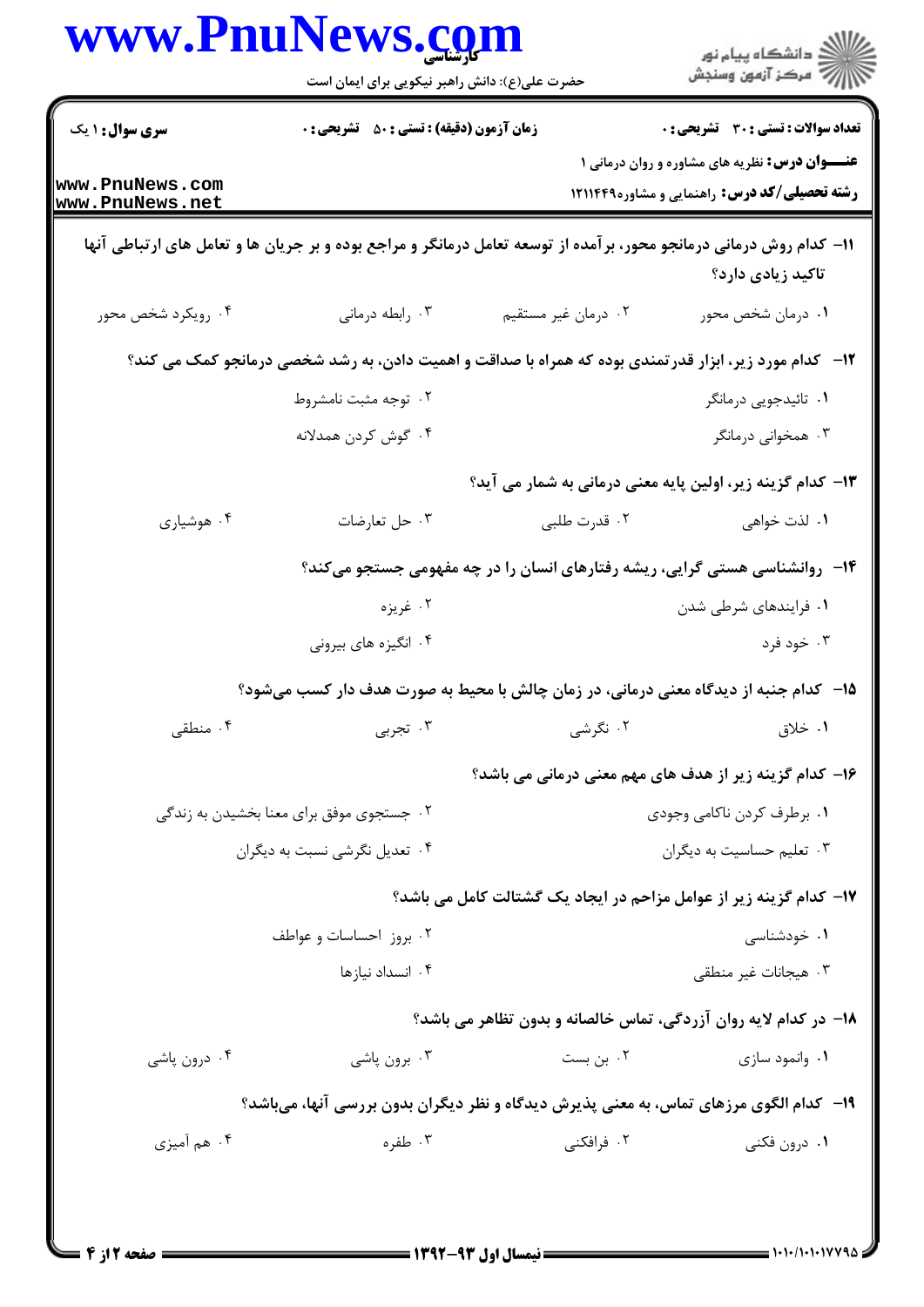|                                   | ڪ دانشڪاه پيام نور<br>پ <sup>ر</sup> مرڪز آزمون وسنڊش<br>حضرت علی(ع): دانش راهبر نیکویی برای ایمان است                                   |               |
|-----------------------------------|------------------------------------------------------------------------------------------------------------------------------------------|---------------|
|                                   | <b>زمان آزمون (دقیقه) : تستی : 50 ٪ تشریحی : 0</b><br><b>تعداد سوالات : تستی : 30 ٪ تشریحی : 0</b>                                       |               |
|                                   | <b>عنـــوان درس:</b> نظریه های مشاوره و روان درمانی ۱<br><b>رشته تحصیلی/کد درس:</b> راهنمایی و مشاوره۱۲۱۱۴۴۹                             |               |
|                                   | <b>۲۰</b> - رفتار درمانی شناختی، توسط چه کسی پایه گذاری شد؟                                                                              |               |
|                                   | ۰۲ آرنولد لازاروس                                                                                                                        | ٠١ ألبرت اليس |
|                                   | <b>۲۱</b> - از دید آلبرت الیس ، افکاری که بر پایه مطلق گرایی، الزام و تعهد بیش از حد متکی باشند باعث چه چیزی می شوند؟                    |               |
|                                   | ٠١ تسهيل كننده دستيابي به اهداف                                                                                                          |               |
|                                   | ۰۳ هیجانات مثبت                                                                                                                          |               |
|                                   | ۲۲- افرادی را که تاکید بیش از حد بر روی جزء منفی یک موقعیت و نادیده گرفتن جنبه های مثبت میکنند، مبتلا به چه نوع<br>خطای شناختی می باشند؟ |               |
|                                   | ٠١. استنباط دلبخواهي                                                                                                                     |               |
|                                   | ۰۳ تعمیم بیش از حد                                                                                                                       |               |
|                                   | <b>۲۳</b> - در درمان شناختی بک، عمدتاً از چه روشی استفاده می شود؟                                                                        |               |
|                                   | ٠١. مصاحبه مقدماتي<br>۰۲ تعقل و منطق                                                                                                     |               |
|                                   | ۲۴– کدام نوع از تحلیل رفتار متقابل، براساس این فرض قرار گرفته که هر شخص دارای حالات مختلف من میباشد؟                                     |               |
|                                   | ٠٢ تحليل رفتار رابطه<br>٠١ تحليل سازهاى                                                                                                  |               |
|                                   | ۲۵– کدام فن زیر بر اساس اعتقاد مایکل بام نقش اساسی در پیشگیری و کنترل اضطراب و فشار روانی درمانجو دارد؟                                  |               |
|                                   | ۰۱ ایجاد مهارتهای شناختی و رفتاری مربوط به خود کنترلی                                                                                    |               |
| ۰۳ تغییر خودگویی های منفی به مثبت |                                                                                                                                          |               |
|                                   | ۲۶- والد در دیدگاه روانی برن، معادل کدام بخش شخصیتی فروید است؟                                                                           |               |
|                                   | ۰۲ فرامن                                                                                                                                 | ۰۱ نهاد       |
|                                   | ۲۷- وقتی فردی از یک حالت روانی بیشتر از حالات دیگر استفاده و به آن عادت کند، کدام آسیب ساختاری ایجاد میشود؟                              |               |
|                                   | ۰۲ هذیان و توهم <b>سلمانی تو</b> ه بر هکاری میشود.                                                                                       | ۱. آلودگی     |
|                                   | <b>۲۸</b> - در کدام وضعیت زندگی، فرد سلطه جو و مستبد بوده و همواره دیگران را سرزنش میکند؟                                                |               |
|                                   | ۰۱ من خوب نيستم – شما خوب نيستيد                                                                                                         |               |
|                                   | ٠٣ من خوب هستم – شما خوب هستيد                                                                                                           |               |